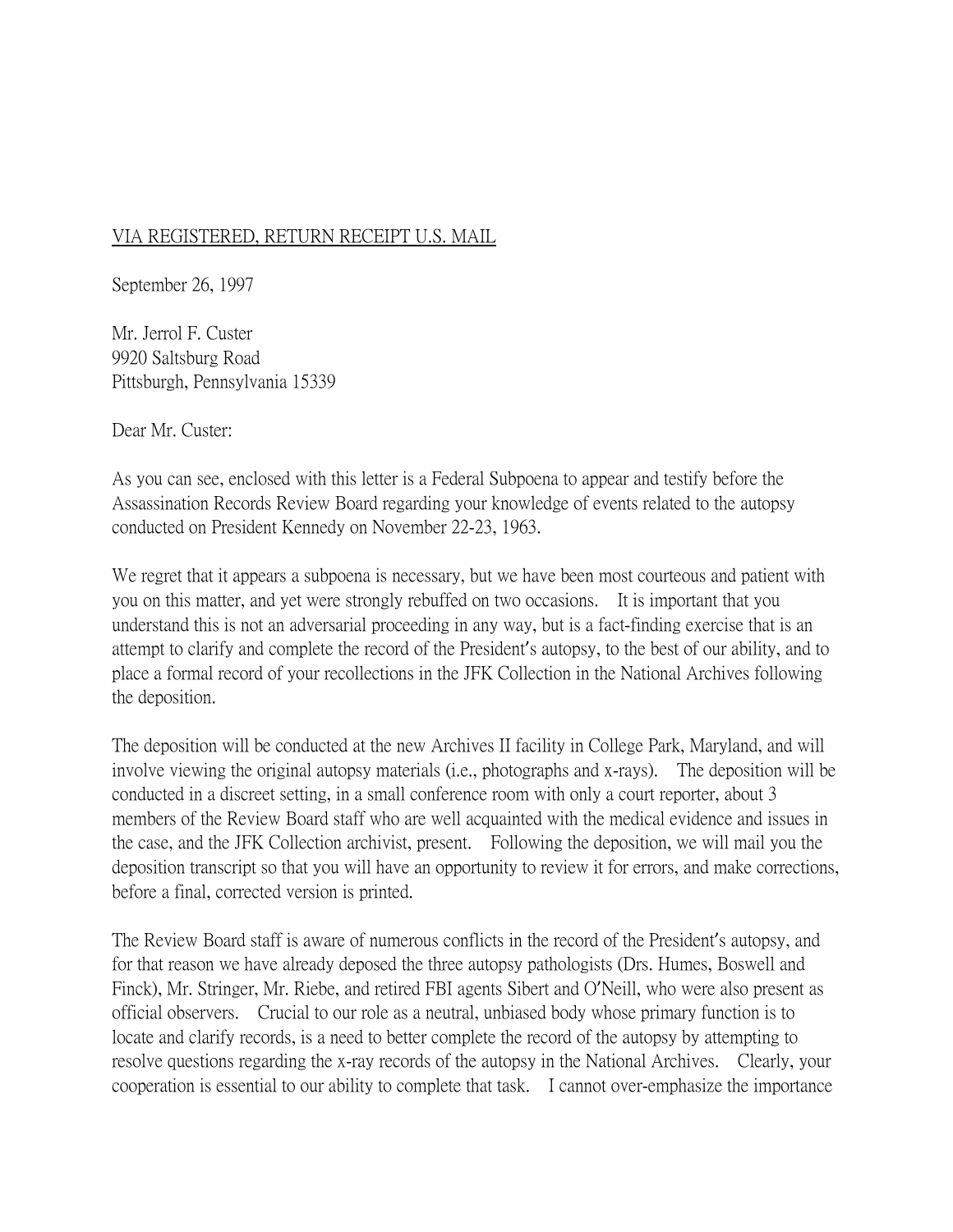Mr. Jerrol F. Custer September 26, 1997 Page 2

of obtaining your cooperation and your best recollections for the historical record.

No matter how unpleasant recalling the events of November 22-23, 1963 may be for any individual, numerous others have done their duty and come forward and provided their best recollections, under oath, for the Review Board, and we therefore expect that you will understand this requirement, and comply. I might add that for any person involved in the events of November 22-23, 1963 who may feel he was improperly, or inadvertently, ignored by past government bodies involved in studying the assassination, this is a unique opportunity to get one's best personal recollections and observations, stated under oath, on record for posterity. The Review Board has no association with past investigations into the assassination, and no agenda to uphold or refute any previous findings; and while we are not empowered to reinvestigate the assassination of President Kennedy, and will therefore not produce a report containing findings of fact or conclusions, we do have a serious responsibility to collect records, and to clarify the record where possible; it is this sober responsibility which we expect you will appreciate as you prepare to attend this deposition. I might add that the permanent record of your sworn testimony which we will leave in the JFK Collection in the National Archives will be a chance for you to make a final, definitive statement of your recollections and observations---more enduring than any other statement you may have made, by any other means, to any individual in the past. The records we leave in the Archives regarding the autopsy will be permanently available to all of the American people, who will be free to come to their own conclusions.

Please call Mr. Doug Horne of our staff, collect, at (202) 724-0088, sometime between September 30 and October 6, inclusive, so that we can arrange transportation for you at our expense. If the proposed date of October 22, 1997 is inconvenient for you, we would like to discuss with you an alternate date that is acceptable to both you and the Review Board. [The dates of depositions as printed in subpoenas are amenable to reasonable changes: for example, any other date the week of October 20-24, 1997 is acceptable if October 22 is an inconvenient day for you.] We look forward to hearing from you soon.

Sincerely,

T. Jeremy Gunn General Counsel

Enclosure